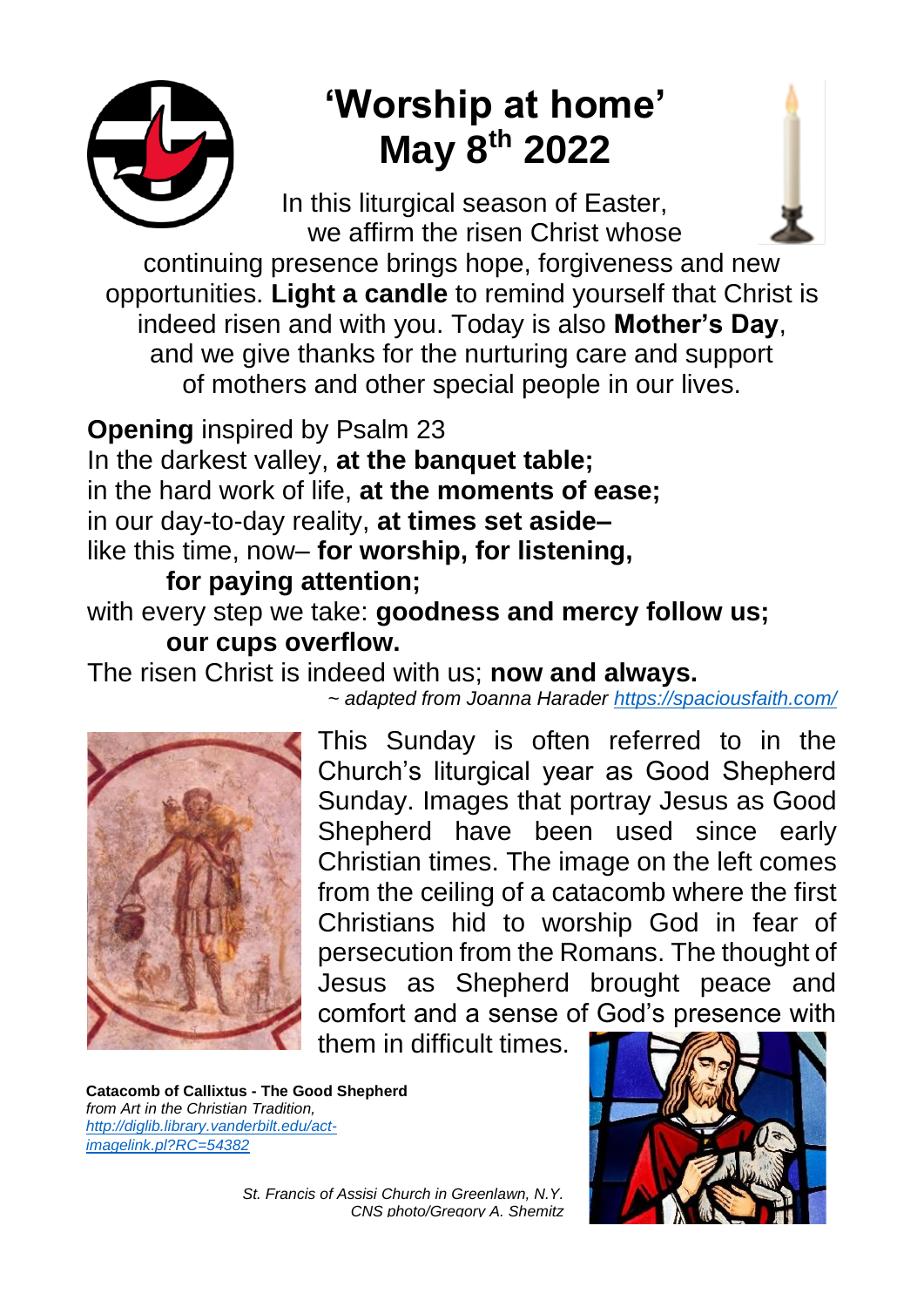# **Reflection**

This has been another busy week. I don't know whether I can focus on prayer today. Something is nagging at my feelings.

# **The Lord is my shepherd, I shall not be in want.**

Life is busy. There seems to be no end to work. I can't relax.

#### **He makes me lie down in green pastures, he leads me beside quiet waters.**

I have hard, painful memories.I am hurting inside.

# **He restores my soul.**

I struggle with my relationships. The good I want to do I cannot do. The evil I do I do not want to do. Who will rescue me from this shadow of darkness?

## **He guides me in paths of righteousness for his name's sake.**

I am getting older and feeling my mortality. I grieve the loss of friends and family.

## **Even though I walk though the valley of the shadow of death, I will fear no evil, for you are with me; your rod and your staff, they comfort me.**

My fellow workers look down on me. My boss gives me a hard time. I have few friends at school.

# **You prepare a table before me in the presence of my enemies.**

Life is full of struggles. My health is not as it should be. Where can I find meaningful work?

## **You anoint my head with oil; my cup overflows.**

I am worried about the future. *2*

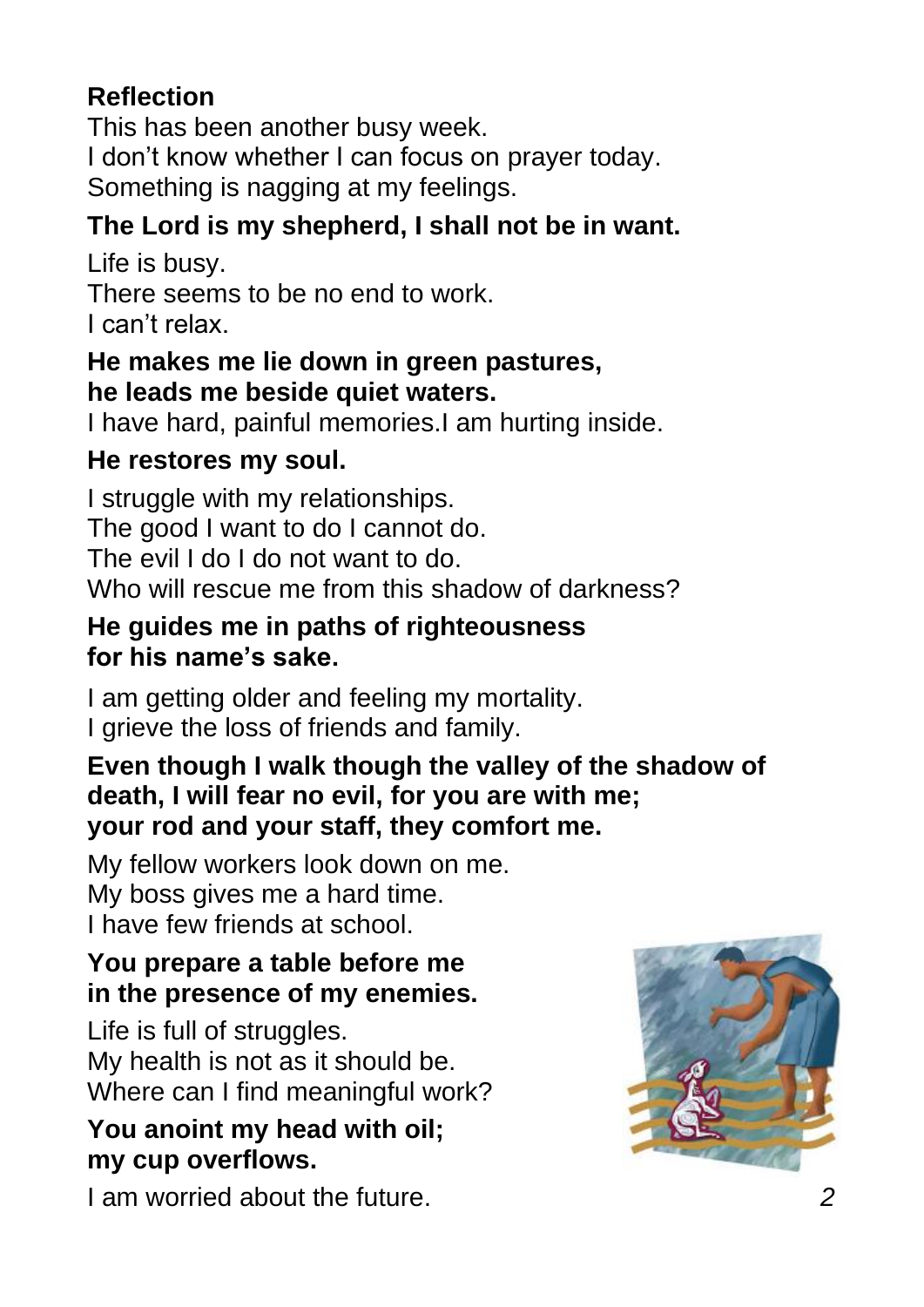Will I meet a partner? Can I repay my debts? Is my business going to fail? Will my marriage last?

#### **Surely goodness and love will follow me all the days of my life.**

Lord, I believe. Help me in my unbelief.

#### **And I will dwell in the house of the Lord forever.**

*—adapted from Bert Witvoet Westview Church <http://www.westview.org/psalm-23-litany/>*



**When have you experienced the peace and comfort of God's presence with you in difficult times? When have you been able to offer hope and comfort to another in their struggles?**

Through Light and Shadow I am led, I follow, through the ins and outs the ups and downs of these days, when my heart is failing, when my spirit rejoices, when I can barely put one foot in front of the other still you beckon me on... when I stumble you support me, when I can go no further you carry me, through light and shadow, in death's dark vale, and on the mountain peaks you lead me, through tangled webs, on rocky ground, on smoother paths, through light and shadow you lead me, I follow, may I never walk alone...

*~ Eternal Echoes*